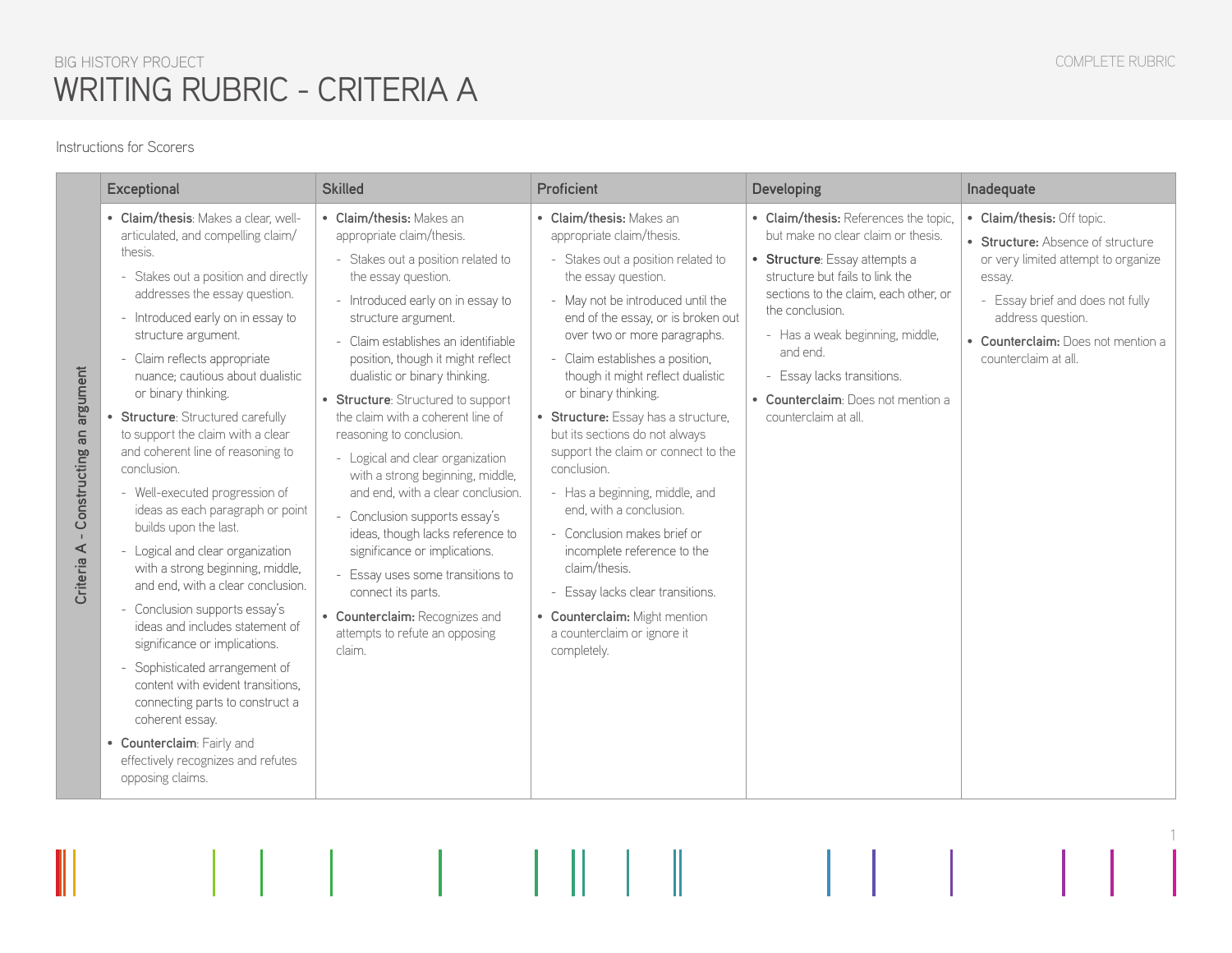#### COMPLETE RUBRIC

# BIG HISTORY PROJECT WRITING RUBRIC - CRITERIA B

|                                                               | <b>Exceptional</b>                                                                                                                                                                                                                                                                                                                                                                                                                                                                                                                                                                                                                                                                                                                                                                                                                                                                                                                     | <b>Skilled</b>                                                                                                                                                                                                                                                                                                                                                                                                                                                                                                                                                                                                                                                                         | Proficient                                                                                                                                                                                                                                                                                                                                                                                                                                                                                                                                                                                                                                                                                                                                                                                                                  | Developing                                                                                                                                                                                                                                                                                                                                                                                                                            | Inadequate                                                                                                                                                                                                                                                             |
|---------------------------------------------------------------|----------------------------------------------------------------------------------------------------------------------------------------------------------------------------------------------------------------------------------------------------------------------------------------------------------------------------------------------------------------------------------------------------------------------------------------------------------------------------------------------------------------------------------------------------------------------------------------------------------------------------------------------------------------------------------------------------------------------------------------------------------------------------------------------------------------------------------------------------------------------------------------------------------------------------------------|----------------------------------------------------------------------------------------------------------------------------------------------------------------------------------------------------------------------------------------------------------------------------------------------------------------------------------------------------------------------------------------------------------------------------------------------------------------------------------------------------------------------------------------------------------------------------------------------------------------------------------------------------------------------------------------|-----------------------------------------------------------------------------------------------------------------------------------------------------------------------------------------------------------------------------------------------------------------------------------------------------------------------------------------------------------------------------------------------------------------------------------------------------------------------------------------------------------------------------------------------------------------------------------------------------------------------------------------------------------------------------------------------------------------------------------------------------------------------------------------------------------------------------|---------------------------------------------------------------------------------------------------------------------------------------------------------------------------------------------------------------------------------------------------------------------------------------------------------------------------------------------------------------------------------------------------------------------------------------|------------------------------------------------------------------------------------------------------------------------------------------------------------------------------------------------------------------------------------------------------------------------|
| • Source:<br>- Using texts as evidence<br>Criteria B<br>fact. | - Explicitly uses all but one of the<br>available texts.<br>- Clearly cites author or producer<br>of the text by name.<br>• Analysis: Consistently shows<br>analytical reading of texts by:<br>- Demonstrating careful<br>understanding of each text.<br>- Recognizing and explaining<br>relevant discrepancies among<br>sources.<br>- Recognizing and explaining<br>similarities among sources.<br>- Recognizing the historical<br>context of the documents.<br>- Explaining corroboration among<br>the texts.<br>• Connection to claim:<br>- Use of documents persuasively<br>as evidence.<br>- Strong use of facts, examples,<br>and details to support claims.<br>- Strong use of factual information,<br>quotations, analogies,<br>illustrations, or anecdotes to<br>support claim.<br>- Clearly and fully explains the<br>relationship between the claims<br>and the support (clear warrants).<br>• Accuracy: Makes no errors of | · Source:<br>Explicitly uses most of the<br>available texts (six or more).<br>- Cites all texts in some manner<br>("Text #1," for example).<br>• Analysis: Shows analytical reading<br>by:<br>- Demonstrating understanding of<br>each text.<br>- Recognizing similarities among<br>sources.<br>- Occasionally recognizing the<br>discrepancies among sources.<br>- Corroborating or connecting two<br>or more of the texts.<br>• Connection to claim:<br>- Use of documents as evidence<br>- Use of some facts, examples,<br>and details to support claims.<br>- Explains the relationship<br>between the claims and most of<br>the texts.<br>• Accuracy: Makes no errors of<br>fact. | · Source:<br>- Uses some of the available texts<br>(three or more).<br>- May not cite all of the texts in<br>some manner ("Text #1," for<br>example), but essay is clearly<br>using three or more of the texts.<br>• Analysis: Occasionally shows<br>analytical reading of the texts by:<br>- Demonstrating understanding of<br>each text.<br>- Recognizing similarities or<br>discrepancies between two<br>sources.<br>• Connection to claim:<br>- Does not use the documents as<br>evidence; does not use texts to<br>illustrate claims.<br>- Use of some facts, examples and<br>details-not texts-to support<br>claims.<br>- Mentions or hints at the<br>relationship between the<br>claim and the facts, but does<br>no attempt to explain the<br>relationship.<br>• Accuracy: Makes one or two<br>minor errors of fact | • Source: Mentions at least one or<br>two texts.<br>• Analysis: No analysis of<br>sources, although there is some<br>understanding of the texts used.<br>• Connection to claim:<br>- Does not use the texts to support<br>or illustrate claims.<br>- Minimal use of facts, examples<br>or details-not texts-to support<br>claims.<br>• Accuracy: Makes many minor<br>errors of fact (three or more) or a<br>major, substantive error. | • Source: Makes no mention of<br>provided texts to support or<br>illustrate claims.<br>• Analysis:<br>- Essay is "support-free."<br>- No use of evidence, examples,<br>relevant details, analogies, or<br>illustrations.<br>• Accuracy: Makes major errors of<br>fact. |
|                                                               |                                                                                                                                                                                                                                                                                                                                                                                                                                                                                                                                                                                                                                                                                                                                                                                                                                                                                                                                        |                                                                                                                                                                                                                                                                                                                                                                                                                                                                                                                                                                                                                                                                                        |                                                                                                                                                                                                                                                                                                                                                                                                                                                                                                                                                                                                                                                                                                                                                                                                                             |                                                                                                                                                                                                                                                                                                                                                                                                                                       |                                                                                                                                                                                                                                                                        |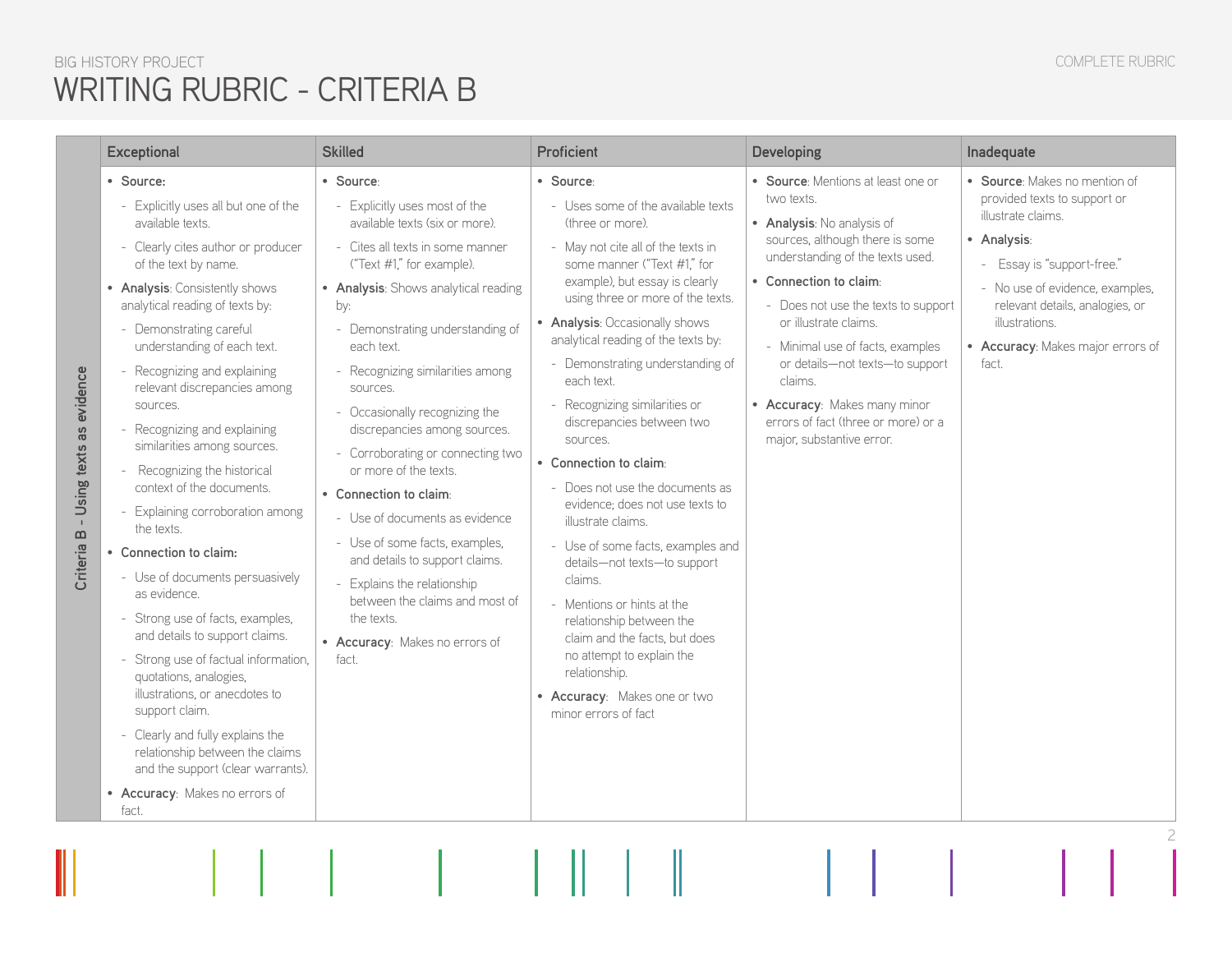# BIG HISTORY PROJECT WRITING RUBRIC - CRITERIA C

**Criteria C - Applying BHP concepts** 

Criteria C - Applying BHP concepts

| <b>Exceptional</b>                                                                                                                                                                                                                                                                                                                                                                                                                              | <b>Skilled</b>                                                                                                                                                                                                                                                                                                                                                                                                      | Proficient                                                                                                                                                                                                                                                                                                                                                                                                                                   | <b>Developing</b>                                                                                                                                                                                                                                                                                                                   | Inadequate                                                                                      |
|-------------------------------------------------------------------------------------------------------------------------------------------------------------------------------------------------------------------------------------------------------------------------------------------------------------------------------------------------------------------------------------------------------------------------------------------------|---------------------------------------------------------------------------------------------------------------------------------------------------------------------------------------------------------------------------------------------------------------------------------------------------------------------------------------------------------------------------------------------------------------------|----------------------------------------------------------------------------------------------------------------------------------------------------------------------------------------------------------------------------------------------------------------------------------------------------------------------------------------------------------------------------------------------------------------------------------------------|-------------------------------------------------------------------------------------------------------------------------------------------------------------------------------------------------------------------------------------------------------------------------------------------------------------------------------------|-------------------------------------------------------------------------------------------------|
| • Concepts: Effectively applies<br>two or more BHP course-level<br>concepts and/or unit-level concepts<br>or ideas.<br>- Demonstrates an understanding<br>of the concepts.<br>- Connects the concepts to the<br>argument and/or evidence.<br>- Avoids misconceptions of the<br>concepts.<br>• Content: Avoids errors in applying<br>additional BHP facts or content to<br>illustrate or support concepts and<br>claims, or to inform the essay. | • Concepts: Applies one BHP<br>course-level concept and/or unit-<br>level concept or idea.<br>- Demonstrates an understanding<br>of the concept.<br>- Connects the concept to the<br>argument and/or evidence.<br>- Avoids misconceptions of the<br>concept.<br>• Content: Avoids errors in applying<br>additional BHP facts or content to<br>illustrate or support concepts and<br>claims, or to inform the essay. | • Concepts: Attempts to apply one<br>BHP course-level concept and/or<br>unit-level concept or idea.<br>- Mentions a concept<br>appropriately, but without fully<br>articulating its meaning or<br>connection to the argument.<br>- Avoids explicit misconceptions of<br>the concept.<br>• Content: May make an occasional<br>minor error in applying additional<br>BHP facts or content in support of<br>the claims, or to inform the essay. | • Concepts: Mentions at least one<br>BHP course-level concept and/<br>or unit-level concept or idea either<br>incorrectly or inappropriately.<br>- Mentions a concept.<br>- Includes misconceptions of the<br>concept.<br>• Content: May make many minor<br>errors or a major error in applying<br>additional BHP facts or content. | • Concepts: No mention of BHP<br>course-level concepts and/or unit-<br>level concepts or ideas. |

3

 $\mathbb{R}^3$ 

 $\mathbb{R}$